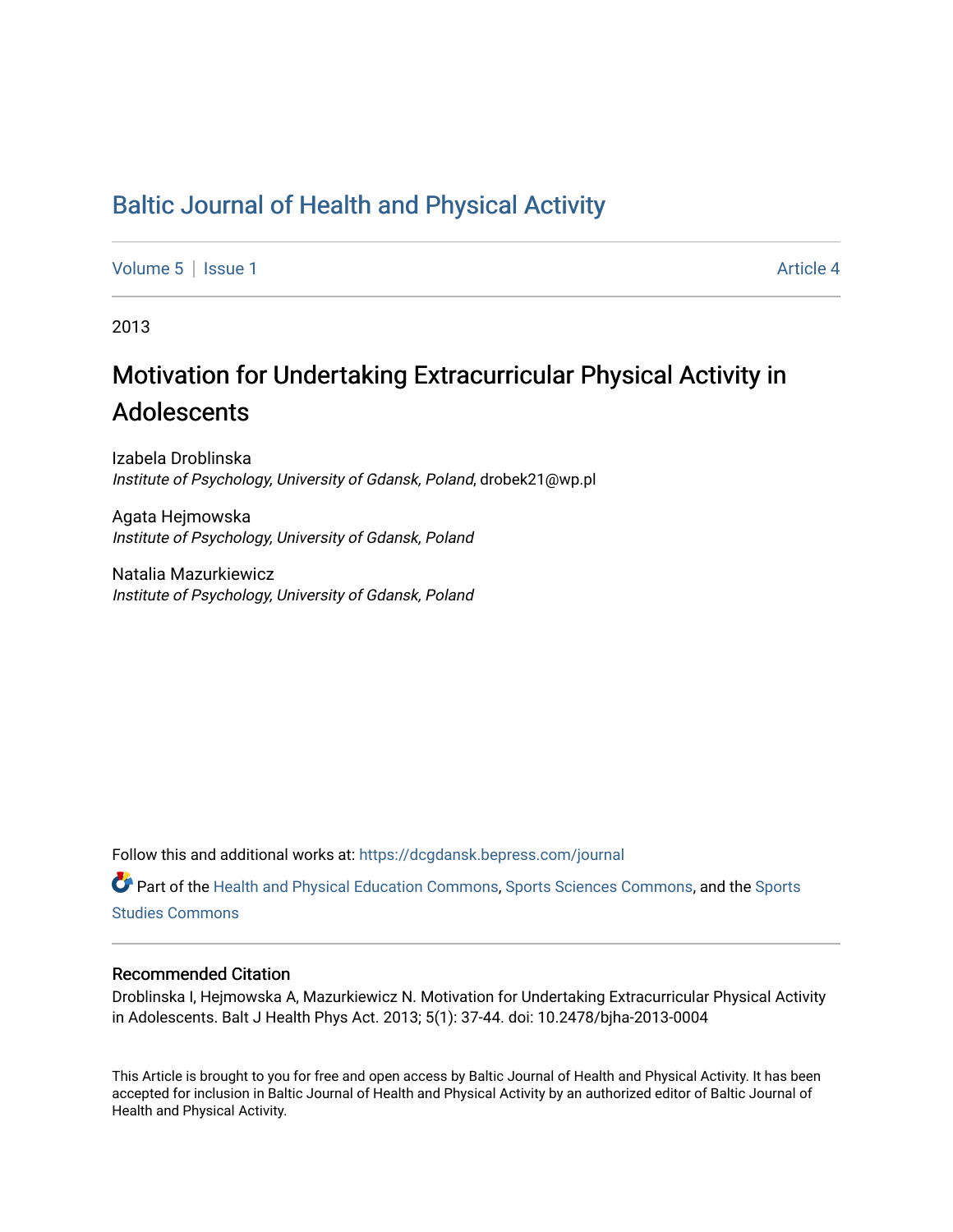

DOI: 10.2478/bjha-2013-0004

|                                                                                                                                         | <b>Motivation for Undertaking Extracurricular<br/>Physical Activity in Adolescents</b>                                                                                                                                                                                                                                                                                                                                                        |
|-----------------------------------------------------------------------------------------------------------------------------------------|-----------------------------------------------------------------------------------------------------------------------------------------------------------------------------------------------------------------------------------------------------------------------------------------------------------------------------------------------------------------------------------------------------------------------------------------------|
| <b>Authors' Contribution:</b><br>A - Study Design<br>B - Data Collection<br>C - Statistical Analysis                                    | Izabela Droblińska (A, B, D, E, F), Agata Hejmowska <sup>(D, E, F)</sup> ,<br>Natalia Mazurkiewicz <sup>(B, C, D)</sup>                                                                                                                                                                                                                                                                                                                       |
| D - Data Interpretation<br>E - Manuscript Preparation<br>F - Literature Search<br>G - Funds Collection                                  | the University of Gdansk, the Institute of Psychology, Gdansk, Poland                                                                                                                                                                                                                                                                                                                                                                         |
|                                                                                                                                         | <b>Key words:</b> motivation, adolescence, physical activity                                                                                                                                                                                                                                                                                                                                                                                  |
| <b>Background:</b>                                                                                                                      | <b>Abstract</b><br>Motivation is what drives all aspects of human functioning – from the physiological<br>needs to self-realization. It has, therefore, great impact upon undertaking physical<br>activity and may be connected with various factors such as attitudes and role models                                                                                                                                                        |
| <b>Material/Methods:</b>                                                                                                                | taken from home, but also with social influences later in life e.g. peers' opinion.<br>400 students of the lower-secondary schools in Gdynia and Gdańsk took part in the<br>research. Each of them received a questionnaire with questions regarding their and<br>their parents'/'guardians' physical activity. In statistical analysis Cross Tabulation (x2)<br>statistics) and Frequency Tabulation were used.                              |
| <b>Results:</b>                                                                                                                         | Undertaking physical activity is more strongly related with the male sex. The factors<br>which had the strongest influence on undertaking sport behaviours in teenagers<br>turned out to be: influence of a peer group and satisfaction with undertaking these<br>behaviours. Among the weakest ones were: siblings, offer of sport clubs as well as<br>Physical Education teachers. It was also proved that the father's influence on under- |
| <b>Conclusions:</b>                                                                                                                     | taking physical activity by children is greater than the mother's.<br>The main factors which influence interest in sport in adolescents are consecutively<br>the influence of peers and satisfaction from the sport itself.                                                                                                                                                                                                                   |
| Word count: 3.828<br>Tables: 0<br>Figures: 0<br>References: 42                                                                          | Received: January 2013<br>Accepted: February 2013<br>Published: March 2013                                                                                                                                                                                                                                                                                                                                                                    |
| <b>Corresponding author:</b><br>Izabela Droblińska<br>ul. Dedala 1c/6, 81-197 Gdynia<br>Phone: +48 506696583,<br>E-mail: drobek21@wp.pl |                                                                                                                                                                                                                                                                                                                                                                                                                                               |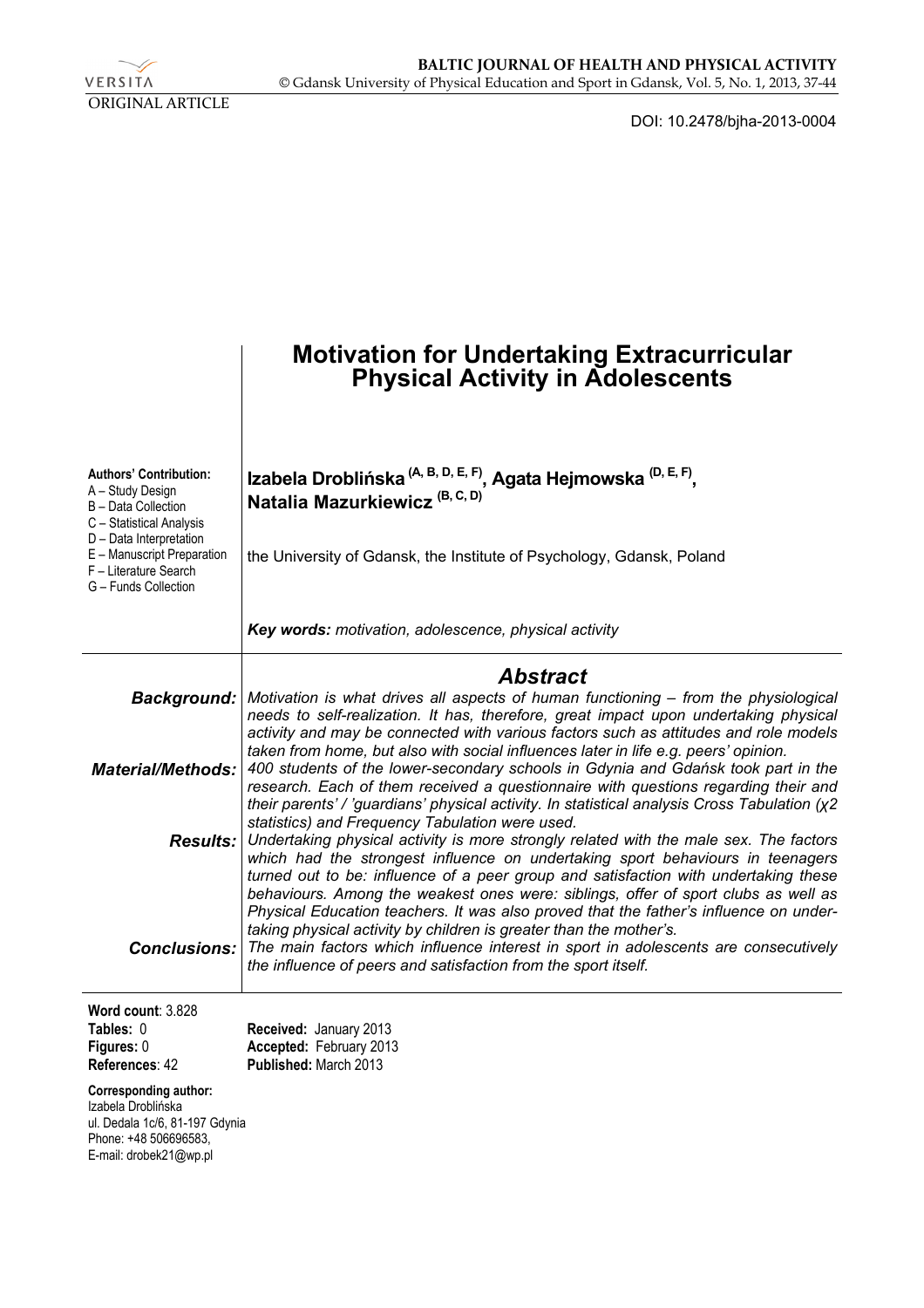#### **Introduction**

Motivation is what conditions undertaking any kind of activity. According to Łukaszewski, these are "all mechanisms responsible for the activation, orientation, maintenance and completion of behaviour; these are mechanisms of behaviours which can be simple or complex, internal and external, affective and cognitive" [1]. Motivation is the impulsion which allows for the individual's development in the biological, cognitive and spiritual aspect. Biological theories define motivation primarily as the inborn impulsion of any living organism which ensures the survival of this organism as well as of the entire species. Later theories refer strictly to human behaviour: Freud postulated the existence of inborn urges controlling human behaviour; behavioural concepts emphasize reinforcements (every stimulus increases the chance that the action evoked by it will be repeated); humanistic theories of Maslow and Rogers indicate the intentionality of human endeavours and indicate extra physiological needs, and cognitive concepts define motivation as the strive for the reduction of excitement inflicted by a cognitive conflict exemplified by Festinger's cognitive dissonance.

Motivational processes ruling human behaviour can be divided into external and internal ones. We talk about internal motivation, when a person undertakes a given activity out of the sheer willingness of its undertaking. We talk about external motivation when the aim of undertaking this activity is to benefit from it. Internal motivation is usually stronger and more tenacious. For the behaviour to be motivated internally it must be recognised as important and, in itself, necessary [1]. Positive emotions and sensations accompanying such a form of learning enhance motivation for similar activities in the future [2]. The prize is success, not material gain.

Let us take a look at physical activity, or physical effort. Physical effort is defined as "work of the skeletal muscles together with an entire set of accompanying functional changes within the human organism" [3, p. 155]. It should be an inherent part of human existence as it is indispensable, crucial for the proper development of the entire body – from the optimal mineralisation and biomechanics of the skeleton to the proper development of the brain structure. It is a key component of a healthy lifestyle [4]. Without physical effort it is impossible to maintain the organism's fitness and health [5]. According to Kozłowski [6], for a sedentary, overfed and usually overtly emotionally excited person movement – physical effort is a biological necessity both for the purpose of prevention and treatment. An appropriate level of physical activity, in a prophylactic and therapeutic dose, depends on individual needs and abilities of an individual as well as on his or her age, sex and health condition.

Systematic physical effort and amateur or even competitive participation in sports can be very beneficial for the organism. It is, above all, related to improvements in efficiency of organs and systems as a result of the training changes developing in them. Physical effort influences: (1) improvement in the neuromuscular coordination and, in turn, harmony, precision as well as a decrease in energy cost of the work of muscles, (2) growth of muscle fibres and strength, (3) increase in weight and degree of bone mineralisation, (4) increase in the cartilage volume in the joints under strain, (5) improvement in the skin elasticity (in people who train endurance over a longer period of time), (6) increase in the efficiency of the circulatory system, (7) increase in effectiveness of the respiratory system [3, p. 155].

Physical activity is, therefore, an indispensible determinant of proper human development. However, one might observe that some people undertake it to a great degree, others – to a minimum, trifling degree. It is known that a particular genome determines, to some extent, the presence of some physical features of the organism (including height, physiognomic features, obesity tendencies) as well as the psychological ones (intelligence level, spatial imagination, etc.) [7]. Results of extensive research indicate a possibility of inheriting certain predispositions for pathological behaviours and disorders such as aggression, alcoholism, or anorexia nervosa [7]. However, according to researchers, none of the enumerated features appears based solely on the genetic background but is formed as a resultant of inherited and environmental factors [7]. Are, then, salutogenic behaviours, undertaking physical effort - as counterbalance to pathological inclinations - coded in the genes and activated under the influence of our environment? Why do people undertake physical activity? Are the genes together with the environment a motor, or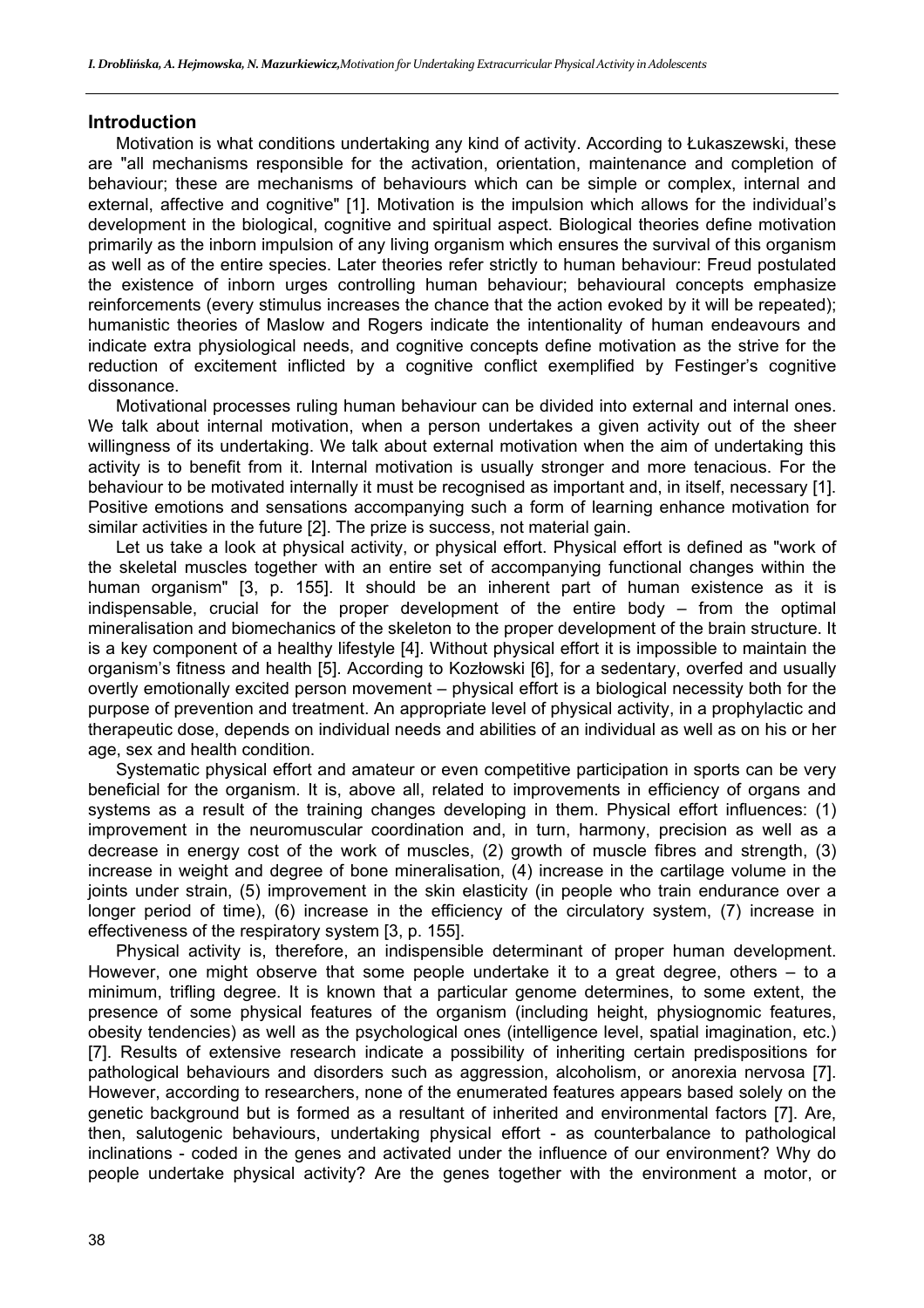maybe there are other factors? Real-life examples show, take the participants of the Paralympics, that whatever seems an obstacle may not pose difficulties at all. A lot depends on attitude and willingness. Another factor within this scope is the developmental lability of sport behaviour motivation. At the beginning, in the childhood period participants treat activity of this sort as a kind of play, an enjoyable form of spending free time [8]. It is later that other aims come to the fore, such as maintaining health or competition [9]. Characteristic needs become a priority with respect to the given development stage – in adolescence it could be e.g. the need of recognition from peers as the peer group is the main point of relevance for adolescents [10].

A child growing up in a family learns specific behaviours and habits and develops in line with the family's current lifestyle. This is especially apparent with regard to behaviours connected with health and hygiene such as nutrition [11], personal hygiene, ways of tackling stress [12]. Parents' attitudes, therefore, have considerable influence on the formulation of the child's preferences. The emotional-motivational component, which involves the emotional attitude towards the offspring's behaviours and interests, is of the greatest importance. It is the parent's attitude which leads to the child's success or failure [13]. It is noteworthy that a small child, whose greatest authority are its parents, through identification and modelling develops certain habits [14]. These habits formed in childhood are extremely difficult to change in later life. If the taught examples of healthy behaviours are negative, harmful effects become apparent in adulthood, e.g. development of civilisation diseases [15]. Early acquired habits, in many cases, often solidify and turn into a lifestyle. This is why it is so important to inculcate positive role models from the early years. This involves undertaking any form of physical activity including sports [16, 17]. Results of multiple studies show that salutogenic behaviours and attitudes in children are a reflection of the behaviours and attitudes of their parents [15]. This is also true with regard to sport and physical activity. Children, whose parents perceived physical activity as important and necessary, presented the same convictions, were more engaged in sports and achieved better results than children of parents who did not find sports as significant [18-21]. Many researchers stress the importance of parents support in undertaking any type of physical activity by the children. Support is understood both in terms of material (purchasing equipment, driving children to classes) and nonmaterial (cheering, participation in the child's success) categories [21-25].

In the adolescent period the influence of parental authority diminishes, overshadowed by the influence of peers. Young man tries to find his identity, and its formulation becomes the primary objective in adolescence [26]. A teenager experiments with roles and seeks new experience and new points of relevance. The amount of interpersonal contacts outside of the family grows and, simultaneously, the authority of the peer group increases [10]. Research on adolescents shows that physical activity in boys raises their social status within the group and improves their attractiveness in the eyes of other group members. In girls it is dependent upon the norms which the group holds dear. The factor which is of greatest importance for undertaking physical activity is the satisfaction it gives and which stems from the peers' company [27]. Other important factors include friends' support, group's acceptance and the quality of relations between individual members [28].

In spite of these findings, family support may turn our more significant than support showed by the peers [15]. Moreover, persons who do not receive support from the family are more prone to show anti-health and risky behaviours [15]. Results of Ornelas' research on the familial conditioning of undertaking physical activity in adolescents show that good relations within the family, family integrity and engagement in its life positively influence children's physical activity [29]. Research shows that people from families which allow an individual to express opinions and make decisions as well as from families attributed with good interpersonal relations are more prone to undertake salutogenic behaviours. This is due to the conviction that such behaviours make sense as well as the feeling of personal agency, both of which give higher chances for achieving success. All these factors contribute, in turn, to an increase in motivation levels [30]. It is worth noting that a teenager in good relations with his or her parents, brought up in a family attributed with warmth, is more likely to choose peers with similar experience and, consequently, similar role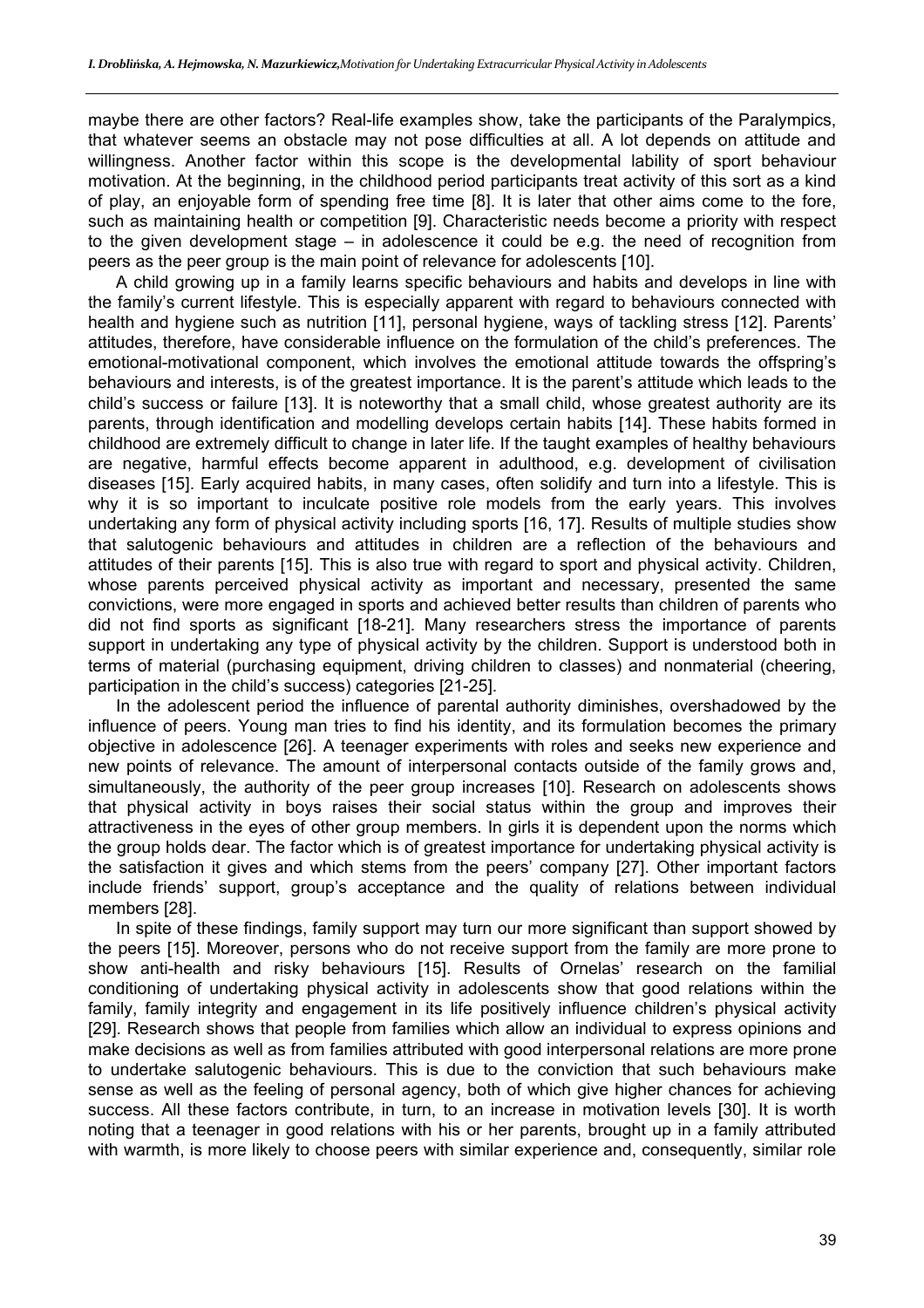models. Other research regarding this question shows that support and encouragement from the family are equal to the role of peers [31].

The role which the school and its environment play in shaping attitudes is not insignificant. Starting from the earliest years the teacher is a mentor for the child and, after parents, the next authority. This regularity changes with age. Small children are not critical towards adults unlike teenagers, who tend to question and protest against everyone and everything. What is important in shaping pro-sports attitudes is the ability to induce enthusiasm and eagerness towards sports in the child. Sport should give pleasure in order to become an activity taken up willingly. We learn more effectively and willingly, if in the process of education we are accompanied by positive emotions such as joy, enthusiasm and feeling of satisfaction [2]. The role of both school and home is to induce passion towards physical activity in the child. However, this requires the ability of individualization in teaching – e teacher discovers specific skills and interests of individual students allowing them to improve their own developmental tendencies and giving each and every student a chance to succeed. Success secondarily enhances motivation for further participation. The proper attitude of the teacher towards the subject taught is also of great importance. Otherwise, he shall not become a role model for the young listener.

Finally, the role of the media in popularizing physical activity should be mentioned. They tend to promote the image of sport stars as people successful not only in the domain of sport but also in the domain of finance. Leaders of sport rankings are role models for young people and influence the way they shape their attitudes towards physical activity. According to the Theory of Reasoned Action (TRA), the factors which condition undertaking sport activity are attitudes and the social approval towards it [34]. In the light of TRA assumptions social exposures of sport celebrities also motivate undertaking physical activity and on several occasions even a specific discipline, which is reflected in observable social trends.

#### *Aim of the research*

The aim of this research was to verify and establish what kind of motivation drives adolescents to undertaking extracurricular sport activity. It was also the aim to establish if and what interdependencies there are between undertaking (at present or in the past) sport activities by the parents and adolescents spending free time actively. The influence of gender on participation in sports as well as the degree to which peer groups influence undertaking physical activities were also analyzed.

# **Material and Methods**

In the process of drawing up and conducting the research a definition of physical activity by J. Barankiewicz was used. In his lexicon physical activity is described as "undertaking, for relaxation, various kinds of plays, exercises and sport disciplines for pleasure, recreation and health, improvement of exercise capacity, obtaining specific skills and physical abilities, preventing civilisation diseases (improvement in circulatory, motor and respiratory systems, counteracting psychological stress), increasing beneficial influence on physical and mental work" [35, p. 11].

The research was conducted in the period between January and March 2012 and focused on 400 students from three lower-secondary schools in Tricity. 65 students from Zespół Szkół Sportowych i Ogólnokształcących in Gdańsk (Complex of Sports and Comprehensive Schools in Gdańsk), 261 students from Gimnazjum no. 17 in Gdynia (No. 17 Lower-secondary School in Gdynia), 74 students from Gimnazjum no. 12 in Gdynia (No. 12 Lower-secondary School in Gdynia). The sample comprised 178 girls (44.5% of the entire study group) and 222 boys (55.5% of the entire study group). Each student received an identical copy of a questionnaire prepared for the purpose of this research. It included 15 mainly multiple choice questions. The respondents were supposed to choose one or several relevant options. It was also possible to add an answer not included in the questionnaire under the "other" position. The survey's introductory part consisted of positions devoted to collecting sociometric data. The part which focused on extracurricular physical activities asked such questions as: does the respondent do any sports in a club or a sports unit?; does the respondent systematically participate in sport classes?; does the respondent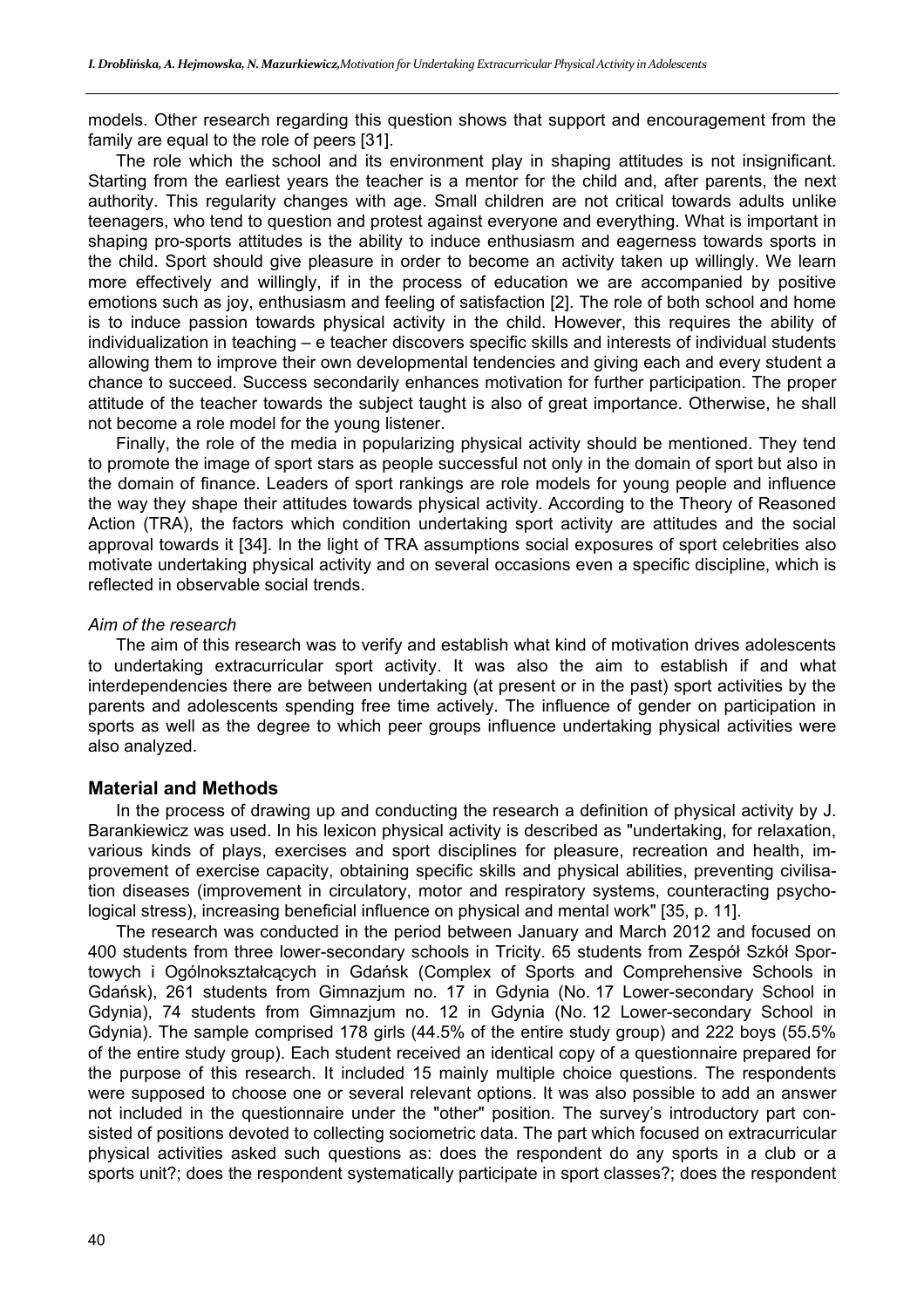spend his/her free time actively with peers?; how much time weekly does the respondent devote to physical activity? (answers grouped into 30 minute periods from 0 to 3 hours and more); what made the respondent undertake physical activity? The further part of the survey collected information about the studied pupils' parents' activity. It contained questions about their past and current physical activity, about the past and current sport disciplines practised by mothers and fathers. The last two questions regarded common physical activity of the child and the parents and the circumstances of such activity: summer holidays, winter holidays, feast days, common days.

#### **Results**

Statistical calculations were conducted using IBM® SPSS® Statistics v.20. For this purpose Cross Tabulation (statistics  $\chi^2$ ) and Frequency Tabulation were used.

There is a link between undertaking sports and gender. Out of 217 (54.2%) children who declared physical activity 85 (39.2%) were girls and 132 (60.8%) were boys ( $\chi^2(1)$ =5.455; p=0.02). Therefore, boys more often declare participation in sport activity than girls.

As predicted, more fathers (61.3%) than mothers (45.8%) of the students participating in the research had been physically active in the past ( $\chi^2(1)$ =23.839; p<0.001). However, 45% of women and 47.5% of men are, according to their children, nowadays physically active, so there is no significant difference among the parents with regard to current activity.

According to the analysis of the collected data, the two main (almost equally important) reasons for children being interested in sports are: "encouragement from colleagues, friends, classmates" (15-23% for p=0.05) and put into one group and interpreted (categorized) as internal motivation: care about fitness, health, figure, joy that sport gives, etc. (12-22% for p=0.05). The answer connected with family placed third (11-19% for p=0.05). The weakest motivators turned out to be: siblings (2-6%, for p=0.05), the offer of sport clubs in media (4-8% for p=0.05) and physical education teachers (4-10%, for p=0.05) This means that the main reasons for undertaking sport behaviours by young adolescents are both the example set by peers and the inner understanding of the beneficial nature of sport. The influence of parents is also significant.

Physical activity of parents, both past and present, influences the child's physical activity. 52.3% of children of mothers who had done sports in the past, declared that they do sports nowadays. Only 39.9% of children declare activity if the mother had never been active  $(\chi^2(1)=6.050;$ p=0.014). 72% of children who declared physical activity had fathers active in the past, while 54.4% of fathers of active children ( $\chi^2(1)$ =12.795; p=0.000) had never trained in the past.

47.6% of students who declared sport activity have physically active mothers; mothers of 44.1% of children do not undertake any physical activity  $\chi^2(1)$ =0.481; p=0.488). The fathers of 59% of students who do sports are physically active, and the fathers of 40.1% of students are not  $(\chi^2(1)=13.376; p=0.000)$ . It may be concluded that the fact of undertaking physical activity by either one of the parents in the past fosters undertaking sports by the child, while physical activity at present determines activity in the child only in the case of the father. Present physical activity of the mother does not seem to have any influence on undertaking sports by the child.

There is a link between the parent's gender and their influence on undertaking physical activity by an adolescent. Out of 84 girls who declared doing sport mothers of 57.1% had also done sports in the past, while only 42.9% of girls are active, despite the fact that their mothers had not done any sports  $(\chi^2(1)=7.520; p=0.006)$ . In turn, in the group which consists of 130 boys, only 49.2% followed the example of a mother who had been active in the past. 50.8% of boys do sports even if their mothers had never done any sports ( $\chi^2(1)$ =0.671; p=0.431). It could be assumed, that for girls mothers are role models in terms of physical activity; for boys, past physical activity of their mothers has no influence on their present interest in sports.

69.5% of fathers, in a group of 82 girls declaring current physical activity, had done sports before, while 30.5% had not been physically active ( $\chi^2(1)$ =3.555; p=0.059). 73.6% of fathers of 129 boys declaring physical activity had also been physically active in the past, while 26.4% of boys declare physical activity despite the lack of such activity in their fathers. This shows that the past physical activity of the father has substantial influence  $(\chi^2(1)=9.333; p=0.002)$  on the son's physical activity. It has, however, no influence on the daughter's physical activity.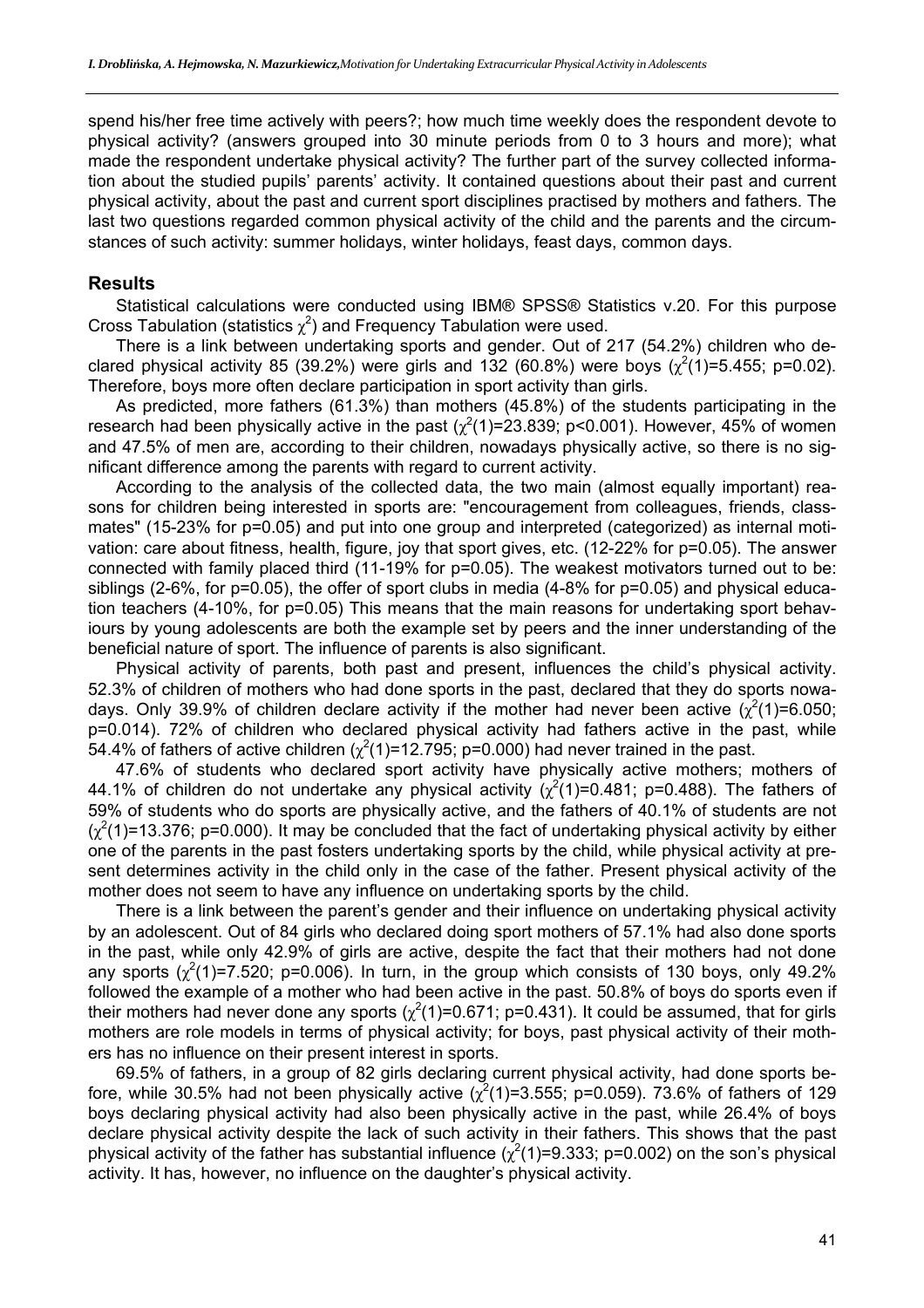The interdependence between the parents' past physical activity and the current active time spending of the children is also perceivable. Out of 292 (74.5%) of people who claimed that they spend their free time with parents, 144 (49.3%) mentioned that the mother had done sports in the past and 148 (50.7%) that the mother had not done any sports. This result is not statistically significant ( $\chi^2(1)$ =3.184; p=0.074). On the other hand, out of the group of 287 people who declare common physical activity with their parents in their free time, 196 (68.3%) answered positively to the question regarding the past physical activity of the father. 91 respondents (31.7%) answered negatively. This result is statistically significant  $(\chi^2(1)=8.668; p=0.003)$ . This could mean that if the father had been physically active in the past, there is high probability that he will be willing to spend his free time with the family actively. No such interdependence appears in the mothers.

### **Discussion**

The obtained results clearly state that parental attitudes are not without meaning, when their influence on the child's preference regarding physical activity is concerned. In families where parents had been or currently are physically active, the motivation for sport in the child is higher. As the above mentioned results show, children who find physical activity important and necessary had parents who presented similar attitudes towards sports [18, 19, 22]. Gender, both of the child and the parent, also has influence on the child's interest in sports. The percentage of boys doing sports or being physically active is higher than the percentage of girls. This could be an outcome of cultural messages and stereotypes, ordering men to be strong and more active than women. Identification with gender roles should also be remembered – the culture, in which we live, imposes certain schemes regarding gender. These schemes are adopted by children from the early years as appropriate and socially accepted [36]. Despite that, there are no significant differences in the numbers of mothers and fathers who, according to the respondents, are currently physically active. Yet another interesting interdependence is worth noting – mothers have a greater influence on daughters than sons when it comes to participation in sports, while fathers' activity influences the physical activity of their sons. Similar results were obtained by Bauer, who researched the influence of parental physical activity on salutogenic behaviours of adolescents [15]. What is more, fathers have a greater influence on undertaking sports by children in general, which is also in line with the results of previous research within this scope [37, 38]. Choosing active leisure activities with the family is also determined by attitudes towards sports presented by the fathers. This, as well, is probably conditioned culturally.

When motivation to undertake physical activity by teenagers is concerned, apart from parental influence, the main determinants are satisfaction from the undertaking itself as well as peers' influence. The role of peers is understandable when the developmental tasks that lie ahead of the adolescent are taken into consideration. The group is his or her point of reference in building his or her new identity; therefore, the group's opinions are of great importance for the adolescent. Its significance for sport behaviours in adolescents is also confirmed by the outcomes of previous research [39,40,41]. Positive emotions are, as stated earlier, a strong motivator for undertaking any kind of activity. This is reinforced by results of research [42] on adolescents' engagement in sports. Satisfaction from participation and effort during trainings placed first. Both factors are connected with inner motivation. Insufficient alternatives to sport, such as TV or the computer, expectations of the society and circumstances facilitating physical activity, e.g. friends' company, took more distant places [42].

# **Conclusions**

- 1. Undertaking sport activity is strongly related with gender; boys engage in sports more often than girls, which can be explained by role models and expectations of the society towards the specific sex: the man - agile and aggressive; the woman - submissive and caring about home.
- 2. Among the most important factors motivating adolescents to do sports is the peers' influence and satisfaction from undertaking the activity itself - classified as inner motivation. The high, yet unexpected in this age group, position of inner motivators for undertaking physical activity creates challenges for institutions proclaiming active time spending in adolescents. If a young per-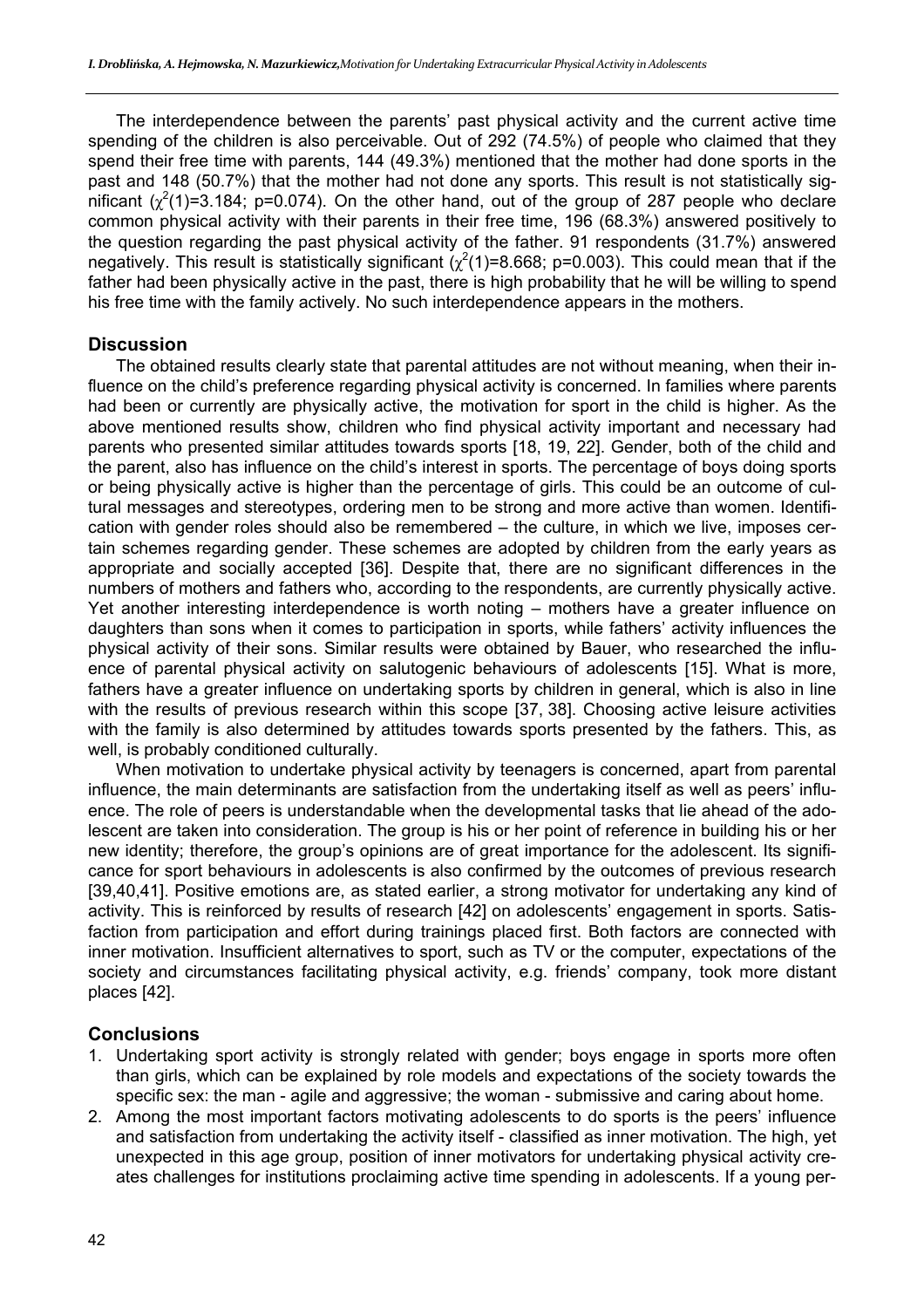son does sports out of sheer satisfaction they give, perhaps the offer of sport-related institutions should be advertised with help of arguments referring to inner motivation.

- 3. Past undertaking of physical activity by either one of the parents facilitates undertaking sports by the child, which is the result of modelling within the family. A child brought up in a family where physical fitness is an important element of life will probably adopt this rule into its system of values.
- 4. Sons' interest in sports is more influenced by the fathers, and the interest in sports among daughters is more influenced by the mothers. However, if the parent's gender is the only factor taken into account, the father has a greater influence on the child than the mother.
- 5. Among the least effective factors stimulating the sport motivation of adolescents is the influence of physical education teachers. Research on the reasons for such a state of matters is advised. Does this tendency stem from the particular stage of development, where other authorities prevail, or ought the source for such status quo to be searched elsewhere?

# **References**

- 1. Łukaszewski W. Motywacja w najważniejszych schematach teoretycznych [in Polish] [Motivation in the most important theoretical schemes]. In: Strelau J, editor. *Psychologia. Podręcznik akademicki. T. 2 [Psychology. Academy textbook. Vol. 2*]. Gdańsk: Gdańskie Wydawnictwo Psychologiczne; 2000, 433-435.
- 2. Spitzer M. Jak uczy się mózg [in Polish] [How the brain learns]. Warszawa: Wydawnictwo Naukowe PWN; 2007.
- 3. Kozłowski S, Nazar K. Wprowadzenie do fizjologii klinicznej [in Polish] [Introduction to the clinical physiology]. Warszawa: Wydawnictwo Lekarskie PZWL; 1995.
- 4. Barankiewicz J. Leksykon wychowania fizycznego i sportu szkolnego [in Polish] [Encyclopedia of physical education and school sport]. Warszawa: Wydawnictwo Szkolne i Pedagogiczne; 1998.
- 5. Musiał D. Kształtowanie się tożsamości w adolescencji [in Polish] [The formation of identity in adolescence]. *Studia z psychologii w KUL* 2007;14:73-92.
- 6. Kozłowski S. Granice przystosowania [in Polish] [Limits of adaptation]. Warszawa: Wiedza Powszechna; 1986.
- 7. Bee H. Psychologia rozwoju człowieka [in Polish] [Lifespan Development]. Poznań: Zysk i Spółka; 2002.
- 8. Krawczyński M, Nowicki D. Psychologia sportu w treningu dzieci i młodzieży [in Polish] [Sport psychology in the training of children and adolescents]. Warszawa: COS; 2004.
- 9. Gracz J, Sankowski T. Psychologia Sportu [in Polish] [Sport psychology]. Poznań: Wydawnictwo AWF, 1995.
- 10. Obuchowska I. Adolescencja [in Polish] [Adolescence]. In: Harwas-Napierała B, Trempała J, editors. *Psychologia rozwoju człowieka, tom 2 [Lifespan development. Vol. 2].*Warszawa: PWN; 2005.
- 11. Ogińska-Bulik N. Psychologia nadmiernego jedzenia [in Polish] [Psychology of overeating]. Łodź: Wydawnictwo Uniwersytetu Łódzkiego; 2004.
- 12. Zadworna-Cieślak M, Ogińska-Bulik N. Zachowania zdrowotne młodzieży: uwarunkowania podmiotowe I rodzinne [in Polish] [Health behaviours of adolescents: personal and family factors]. Warszawa: Difin; 2011.
- 13. Ziemska M. Postawy rodzicielskie [in Polish] [Parental attitudes]. Warszawa: Wiedza Powszechna; 1973.
- 14. Jacher W. Czym jest socjalizacja w rodzinie [in Polish] [What is socialisation in the family]. *Problemy Rodziny* 2002;1:35-38.
- 15. Zadworna-Cieślak M, Kaflik-Pieróg M. Psychospołeczne determinanty zachowań zdrowotnych młodzieży [in Polish] [Psychosocial determinants of youth health behaviours]. Polskie Forum Psychologiczne 2010;15(2):140-153.
- 16. Welk G, Wood K, Morss G. Parental influences on physical activity in children: An exploration of potential mechanisms. *Pediatric Exerc Sci* 2003;15:19-33.
- 17. Mattocks C, Deere K, Leary S, et al. Early life determinants of physical activity in 11 to 12 year olds: cohort study. *BMJ (International Edition)* 2008;1/5:26-29.
- 18. Xiang P, McBride R, Bruene A. Relations of parents' beliefs to children's motivation in an elementary physical education running program. *J Teach Phys Educ* 2003;22:410-425.
- 19. Power T, Woolger C. Parenting practices and age-group swimming: correlational study*. Res Q Exercise Sport* 1994;65(1):59-66.
- 20. Fredrics J, Eccles J. Family socialization, gender and sport motivation and involvement. *J Sport Exercise Psy* 2005;27:3-31.
- 21. Edwardson C, Gorely T. Parental influences on different types and intensities of physical activity in youth: A systematic review. *Psychology of Sport & Exercise* 2010;11:522-535.